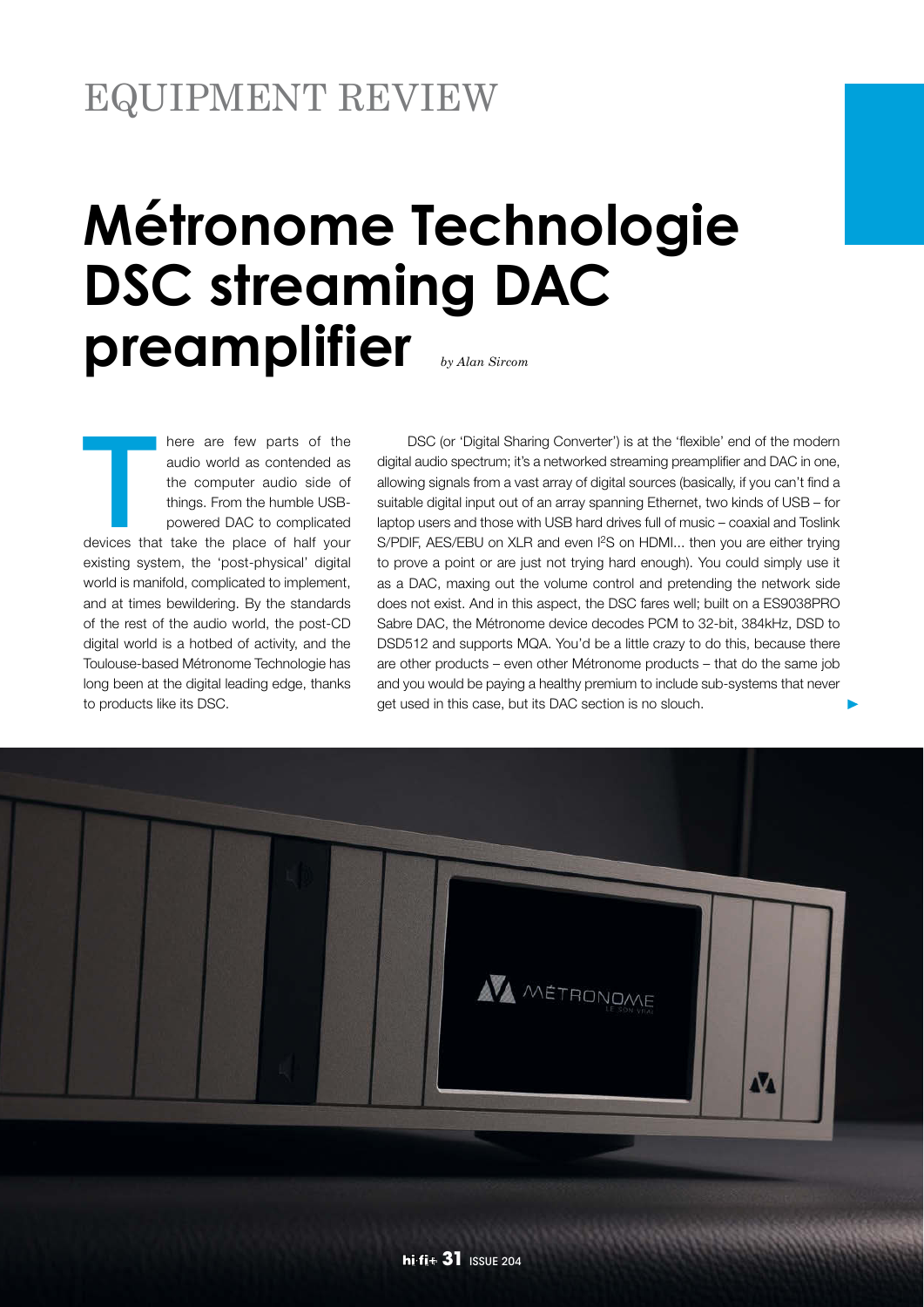# EQUIPMENT REVIEW / **MÉTRONOME TECHNOLOGIE DSC**

*"This is a heavily well-made product designed with the sort of care and attention that's hard to find and harder to fault."*



Realistically, though, Métronome DSC users are going to be looking for a single box to replace all their digital sources and preamplifier combined. This does preclude those with any analogue sources (unless they fancy a spot of digitisation first). However. it's likely that by now your view on analogue is either one of full embrace or full abandonment, and if the latter the DSC ticks all your boxes for a top-end front end.

The DSC itself is a minimalist design, with an industrial look reminscent of some classic computer hardware architecture. You could convince someone that you'd installed a high-end blade server in your listening room, except for the absence of fan noise. The takeaway point from this, however, is the solidity of the design; this is a heavily well-made product designed with the sort of care and attention that's hard to find and harder to fault.

Métronome also uses the term 'Plug & Play' in terms of its ease of use. That's a term that was overused a few years ago and barely gets rolled out anymore, but seems appropriate here, as it really is a device that you insert into your system... and it's done. This gets an order of magnitude easier if Roon is in the mix, as the DSC is Roon-ready.

Regardless of your feelings toward Roon, the DSC runs on a solid backbone of UPnP and DLNA connectivity. Wire it into your Ethernet network (you can use an aftermarket Wi-Fi dongle, but I'd argue against it on moral grounds) and if there is any kind of UPnP media server on the network, the DSC will act as its close friend, confidant and renderer. I used it with both a Naim Uniti Core and the Melco D100 and in both cases it made friends quickly. If you aren't going down the Roon route, Métronome provides a remote handset to accompany the touchscreen and recommends the Mconnect app. I'm conflicted by this; the app is excellent and I'd much prefer relying on this app than an in-house app that comes pre-broken, but I also think a bespoke app is a requirement at this price and performance point. Yes, that requirement all but goes away in the presence of Roon, making an in-house app even less of a functional and practical proposition. However, for many the control surfaces of a streamer begin and end with the app itself and by going with a third-party (no matter how good) it might not show the Métronome DSC in the light in which it should be seen.

Minor niggle aside, the Métronome DSC is a great musical equaliser, and not in the 'graphic' or 'parametric' sense. It allows the user to join hands with online subscription services like Tidal, Qobuz, Spotify and Deezer, as well as interwebular radio through vTuner. These blend seamlessly into whatever local storage you might have on computers or network attached storage (NAS) boxes. Granted you have to sign up to these subscription services on a computer or tablet (I don't have a problem with this... entering your credit card details into a five-inch touchscreen (or worse, through the remote handset) is the kind of thing that breaks the minds and thumbs of modern mankind.

In a very real way, I've been saving the best until last. Although very well implemented, there aren't many things that differentiate the Métronome DSC from similar streaming preamplifiers from a number of well-respected companies. If Métronome didn't have an ace up its sleeve, it would still fare well  $\blacktriangleright$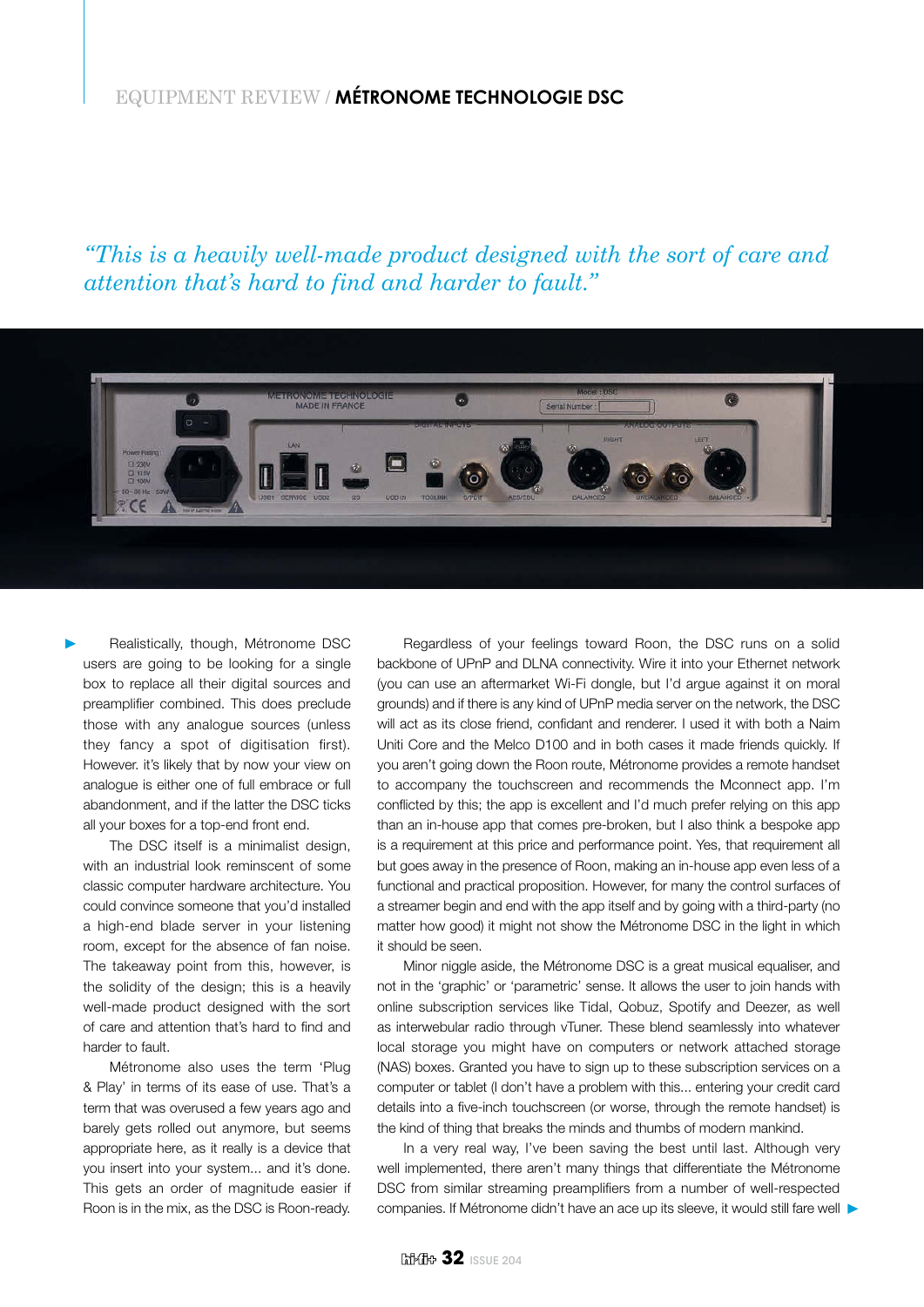# Bring all your<br>digital sources life





# **LIMITLESS CAPABILITY**

**HIGH-PERFORMANCE DAC** 

 $\Omega$ 

• PHONO STAGE

Pov

AII

- · QOBUZ, TIDAL,
- 32/384 PCM
- ANALOGUE VOLUME CONTROL
- · AIRPLAY
- **HOME THEATRE BYPASS**
- · USB DRIVE CONNECT
- SELECTABLE DIGITAL FILTERS

### ALTAIR G2.1 DIGITAL AUDIO STREAMER

Give Life Back to Music

41)  $\overline{42}$ 

 $CO4:35$ 

- NETWORK STREAMING
- **WI-FI**

 $01:36$ 

- SPOTIFY CONNECT, HRA
- **UNITY CHASSIS II**
- **LIGHTNING SERVER**
- **BLUETOOTH**
- **DUAL FEMTO-SECOND CLOCKS**
- XLR (BALANCED) AND RCA OUTPUTS
- GAPLESS PLAYBACK
- ONBOARD SSD STORAGE OPTIONS
- ETHERNET
- DSD512 OVER WIFI
- **. LINE-LEVEL ANALOGUE INPUT**
- IOS-COMPATIBLE LIGHTNING DS
- **CLASS A ORFEO ANALOGUE OUTPUTS**
- · PURER-POWER POWER SUPPLY
- · MULTI-ROOM AUDIO
- ROON ENDPOINT

For more information please contact your local specialist retailer or visit auralic.com

HIFK

ear





ear

hi fi







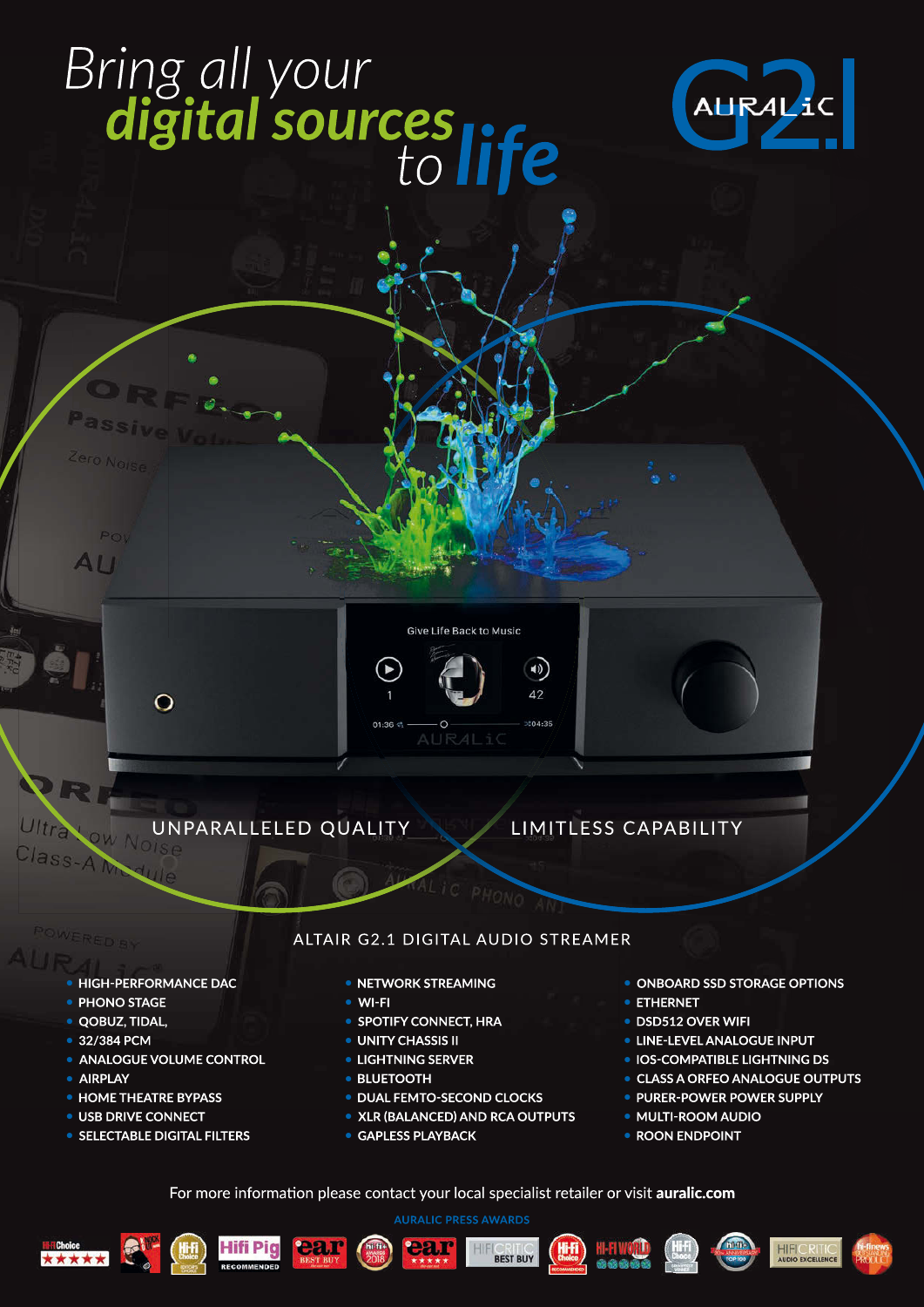# EQUIPMENT REVIEW / **MÉTRONOME TECHNOLOGIE DSC**

against some of the big hitters in this hotly contested field. But, there's Leedh to contend with, and that is Métronome's ace up its sleeve. Leedh is a French signal processing company that has plans on every aspect of digital signal processing, but is currently concentrating on volume in the digital domain. Digital volume controls have (mostly) moved on from the crude truncation systems of early 24bit attenuators on 16bit digital files, but 'moved on' typically means 'truncating a dithered signal'. Dithering relies on the use of a good algorithm to prevent folding quantization noise into the original signal and not all algorithms are created equal. Leedh actively minimises the number of bits used to quantize the digital signal so that the amount of information loss is reduced at the trunction stage. This means the attenuation doesn't undermine the performance of the signal, but comes at a trade off of less fine-steps to that digital volume control. Put simply, if you want 0.1dB volume changes in the digital domain, you have to put up with compromised digital sound at any volume thanks to quantization noise being mixed into the digital datastream. Leedh means wider volume steps but vastly improved sound quality. Leedh is gaining ground with manufacturers, with Lumin, and Soulution joining Métronome taking up the Leedh challenge (and fellow French company Vermeer Audio set to follow soon). If you think the quantization noise of conventional digital volume systems, is the lesser of two evils, then you've probably not heard Leedh at its best. It makes a strong case to be the only volume game in town!

Finally, the analogue side of things is well-covered by the DSC, with a set of RCA plugs for single-ended systems and XLRs for balanced. It doesn't have much in the way of digital outputs, but with increasingly thorough Digital Rights Management systems preventing recording, digital outputs are more useful for multiroom systems than recording, and given the Métronome's strong Ethernet connectivity, chances are if you are using multiroom, you won't be outputting that digital signal from the DSC anyway.



"Yes, I know I'm a reviewer and I'm supposed to remain objective. But subjectively, the emotional bond I had with both the Allnic Audio H-5500 phono preamplifier and the Allnic Audio Amber MC cartridge was unique. Love is the right word here"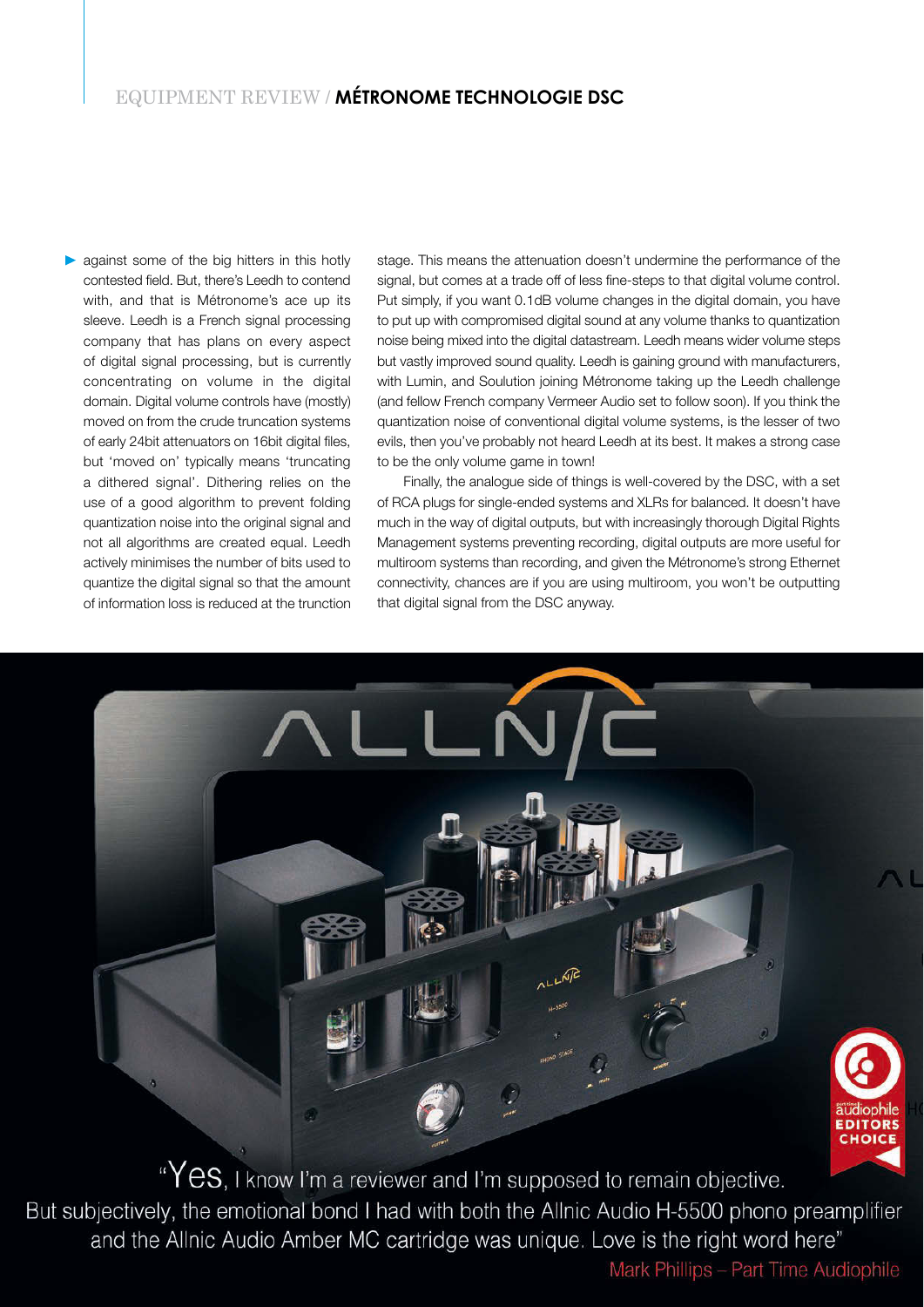The specifications and feature list of the Métronome are interesting and good, but it still places the DSC in the middle of a lot of rivals. There will be those who look to the top end Linn and Lumin products and wonder if the DSC is just an also-ran. It isn't.

Where the Métronome scores highly is right where it counts; in the sound quality department. Métronome has long made a sound that is approachable, natural and free from a lot of that detail-first brightness commonly associated with top-notch digital audio. However, it does this without smoothing over the top end of the signal or making the treble too recessed or fattening up (and slowing down) the bass. It just makes the sound less forward and musically interrogative... in a good way.

It's an exceptionally clear-sounding device, neither warm nor bright sounding. If that character could be summed up in a single word, it would be 'honest'. Streaming 'Sooth Lady Wine' by Matt Corby [Telluric, Mercury, Tidal], it gives the track that warm, lush, modern take on a 70s rock jam, but then flipping over to 'Crossings' by Nils Frahm and Peter Broderick [Graz, for World Piano Day, Tidal], the sound shifted to the clean, clear, chimey sound of a closely recorded piano. This is a sign of a very good device, as it's not introducing its own character into the performance.

Looking to specific aspects of performance in a streamer and it acquits itself exceptionally well. It's a detailed and dynamic performer, with an extremely good soundstage in a field that, if we are being honest, doesn't often do too well in soundstaging. That good soundstage sits comfortably wide of the boxes and appears quite deep, although there isn't a great deal of height information, even on classic Decca recordings where such spatial information is very well rendered (Solti's take on Mahler's Eighth, for example, locally streamed from a ripped CD). Given the little-better than 2D sound often heard through streaming sources, this puts the DSC into the top tier. Meanwhile, the same Mahler piece is great at showing just how much bombast the DSC can play, and it's a lot!